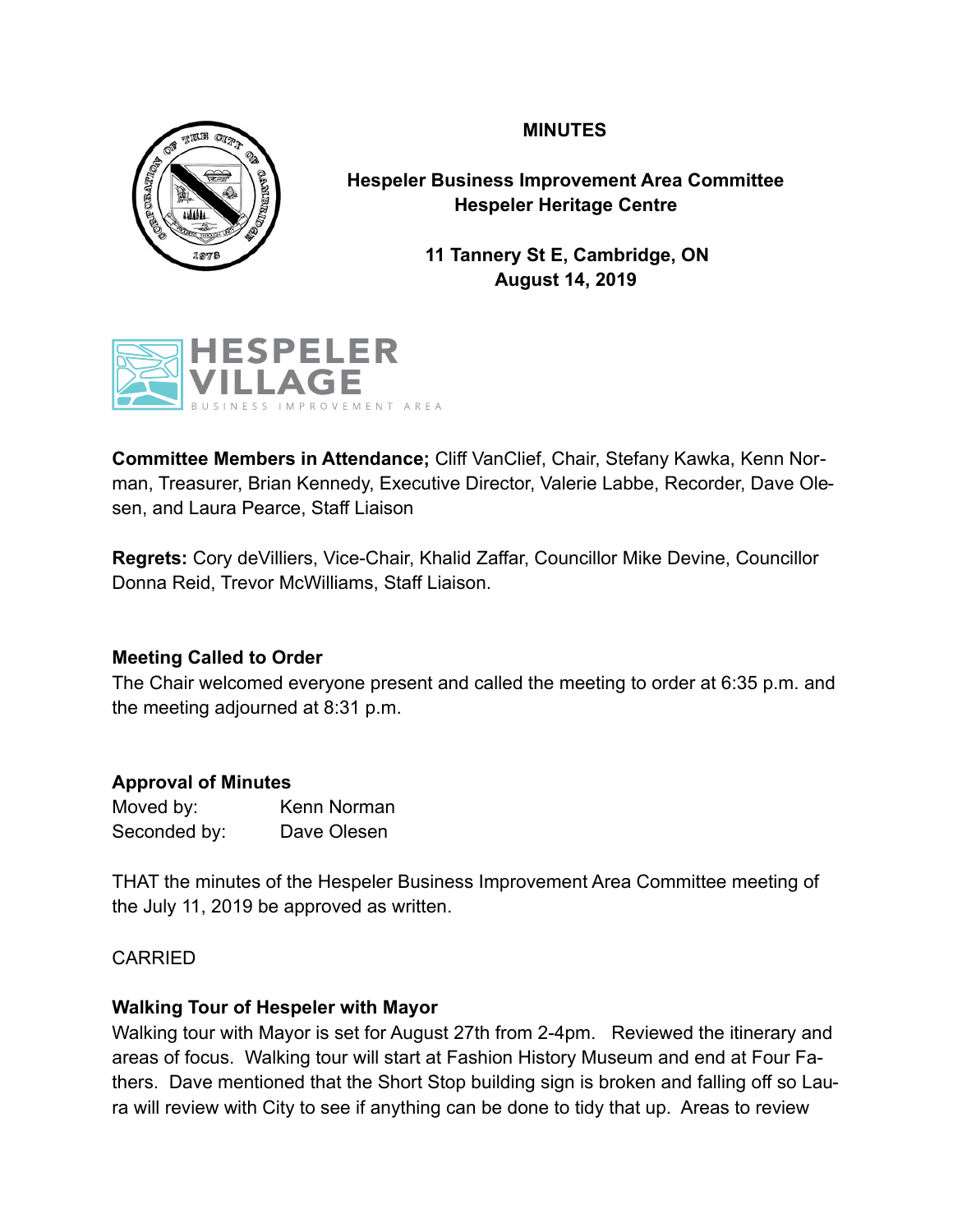during the walking tour include the strategic parking plan for lot on Queen & Guelph, boundary expansion as well as the docks both at Jacob's Landing and on Guelph Avenue. Possible skating rink at Cenotaph would be nice to draw people out into the village during winter months. Also discussed the Hespeler Farmer's Market and the fact that the Cambridge market is City-run and Preston and Hespeler are privately organized. Might be helpful to work together on marketing and advertising to cross advertise all three markets to increase awareness. This would also help with unification of shared resources and cost savings. Discussion around municipalities to increase tourism with Fashion History Museum along with the trails which are recognized with Ontario Bike Tourism. Discussion around a bike repair centre as there is one available in Galt that is not being used. Lary provided an update that there is a new historical plaque now installed at Jacob's Landing.

Laura mentioned that "Back to the Rivers" is still being actively discussed with City staff. Kenn suggested we look into getting TODS (Tourism Orientation Directed Signage) tied in as this is the gateway to region and it would be nice to tie in the two signs for both the Fashion History Museum and the trails. Suggestion to reach out to the Trails Advisory Committee with a "welcome" sign and/or maps. There is currently no signage for trails. As an example, a sign on Guelph Ave would be nice to direct people to the trails.

Kenn would like to ensure we encourage finding out about creating a City staff position using the municipal accommodation tax for the promotion of tourism to have a staff member devoted to coordinating tourism.

Laura will review what has been formerly presented to City around GO transit within Hespeler on Sheffield.

#### **City Updates - General**

Laura provided several updates from the City. 654 Signs said installation to start next week. Reminder that there is a road closure for Queen and Harvey Streets from Aug. 26-30th. Reminder to all that the ambassador survey is out and City is requesting input. Brian forwarded it to the BIA general membership by email today.

#### **City Updates - BIA Expansion**

Following the BIA expansion discussed at the last meeting, Laura checked with the Tax Dept but due to summer vacations and 2019 final property taxes going out she was only able to provide estimates at this time. Recommendation to invite Fern to a BIA meeting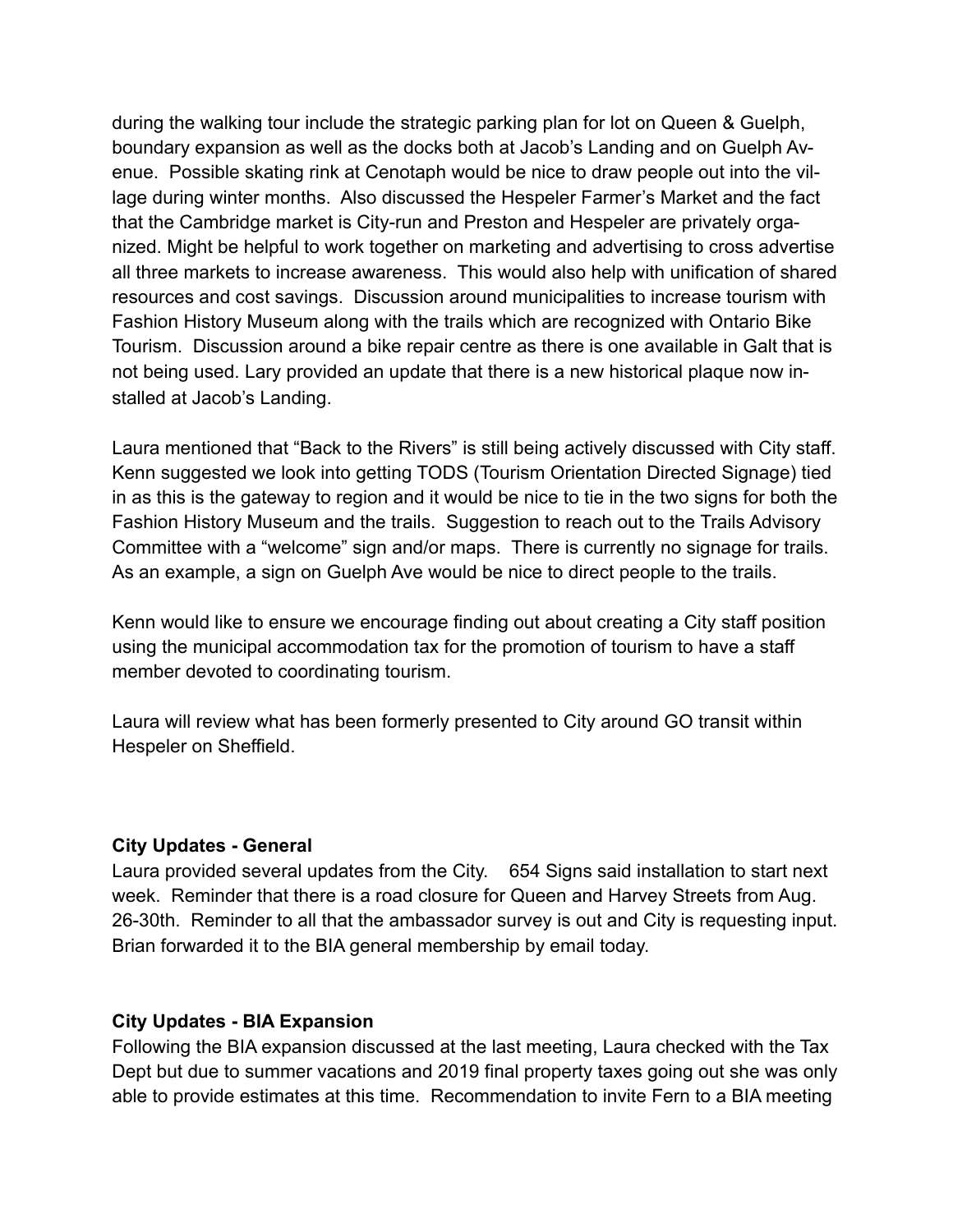in the fall so she can provide a formal presentation to the board. Economic Development staff have proposed a budget for a 5-year marketing and strategic plan for the core areas, pending council approval.

### **City Updates - Digital Mainstreet**

Information distributed to BIA membership that as part of an Ontario government initiative to help small businesses improve their digital capabilities, Downtown core area businesses can register for a digital assessment and once training is completed they can apply for a \$2500 grant. The goal of the DMS digital transformation grant is to help small core area businesses with their digital platform and/or social media. To date 42 Cambridge businesses have completed training. Overall, 7 businesses have received the grant so far. Program ends on December 31, 2019 and no confirmation yet on whether it will continue into 2020.

### **City Updates - Budget**

A reminder that our BIA budget need to be submitted in November. Re-assessment of our levies and reminder that there is no relief for vacancies in 2019 as City has removed that option. Good topic to review with Fern at a BIA meeting in the fall.

# **BIA Budget Update**

As we did not have a cost this year for flowers we have been able to use those funds for other areas

### **Banners**

Banners and installation that have been included as a capital project will be included in 50/50 funds. 60 banners have been ordered. Following the revised banner size restrictions, Brian and Dave did a survey of the banner poles and advised the board that there are only two poles that need 18" clearance. Dave drafted a letter to Dennis and Shannon to review the banner size restrictions and remove the two poles that are causing the issue. Both are located on Tannery Street. Laura will follow up with Shannon and Dennis for a response.

### **Core Area Maintenance**

The planters on the bridge have again been vandalized twice this summer. We have received an email from Tricia Lewis that the City is recommending the planters on the bridge be removed as the City has planted flowers twice this summer and each time within days all the flowers have been removed. Best suggestion is to have them re-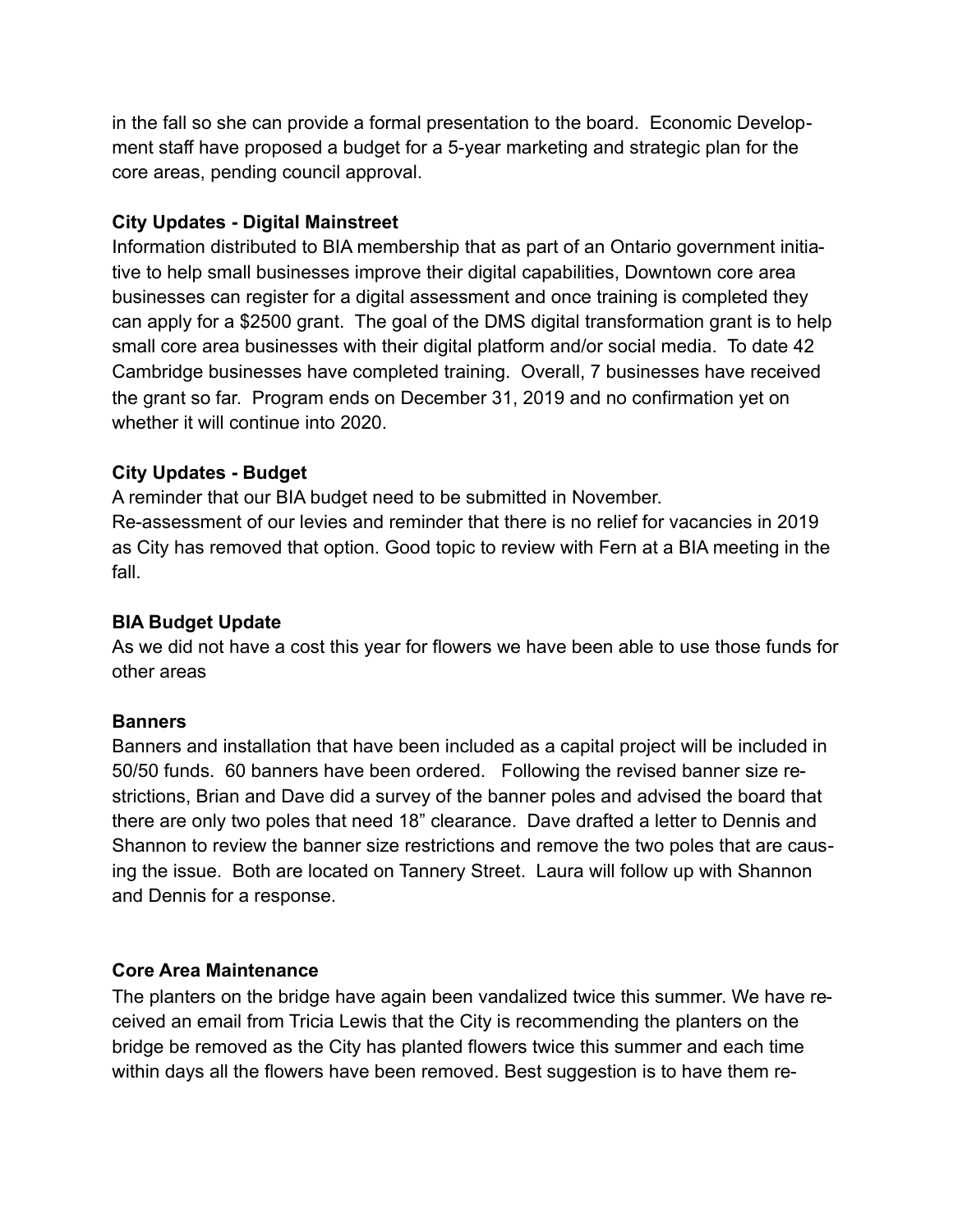moved and possibly put more horticultural effort into other areas such as Jacob's Landing.

Motion by: Kenn Norman Seconded by: Dave Olesen

THAT we agree with the City to remove flower baskets along the bridge and reallocate resources to Jacob's Landing

### **Special Events/Beautification**

Cory and Brian met with City staff around the Music & Lights event and minimal tree lighting at previous events. The BIA made a recommendation to take over sourcing the lights that can be combined with other beautification projects. The City has agreed to contribute \$2000 and the BIA will coordinate the purchase and installation of the lights as part of a three-year agreement. The BIA is hoping to get the parameter trees lit all year round possibly through business sponsorship. Laura and Brian will check to see if there can be a tax receipt for charitable contributions.

### **Fall Annual General Meeting (AGM)**

Discussed possible locations for the AGM in November for hosting the event. Potentially reach out to the new Storehouse 408 and/or Forbes Estate and to ensure Associate Members are invited. Textile factory at the former Len's Mill location is another option. Brian will reach out to the Textile factory as a first option and provide an update.

### **Event Sponsorship Request - HVNA Hespeler Harvest Festival**

Event sponsorship request for \$1000 towards event on Saturday Sept. 28th. This is an annual family event that moved to Forbes Park last year during Adam St construction and due to feedback from participants is being kept in Forbes Park again this year. BIA provided \$1000 last year.

Moved by: Dave Olesen Seconded by: Kenn Norman

THAT we agree to provide \$750 towards the event as well as \$250 in kind advertising.